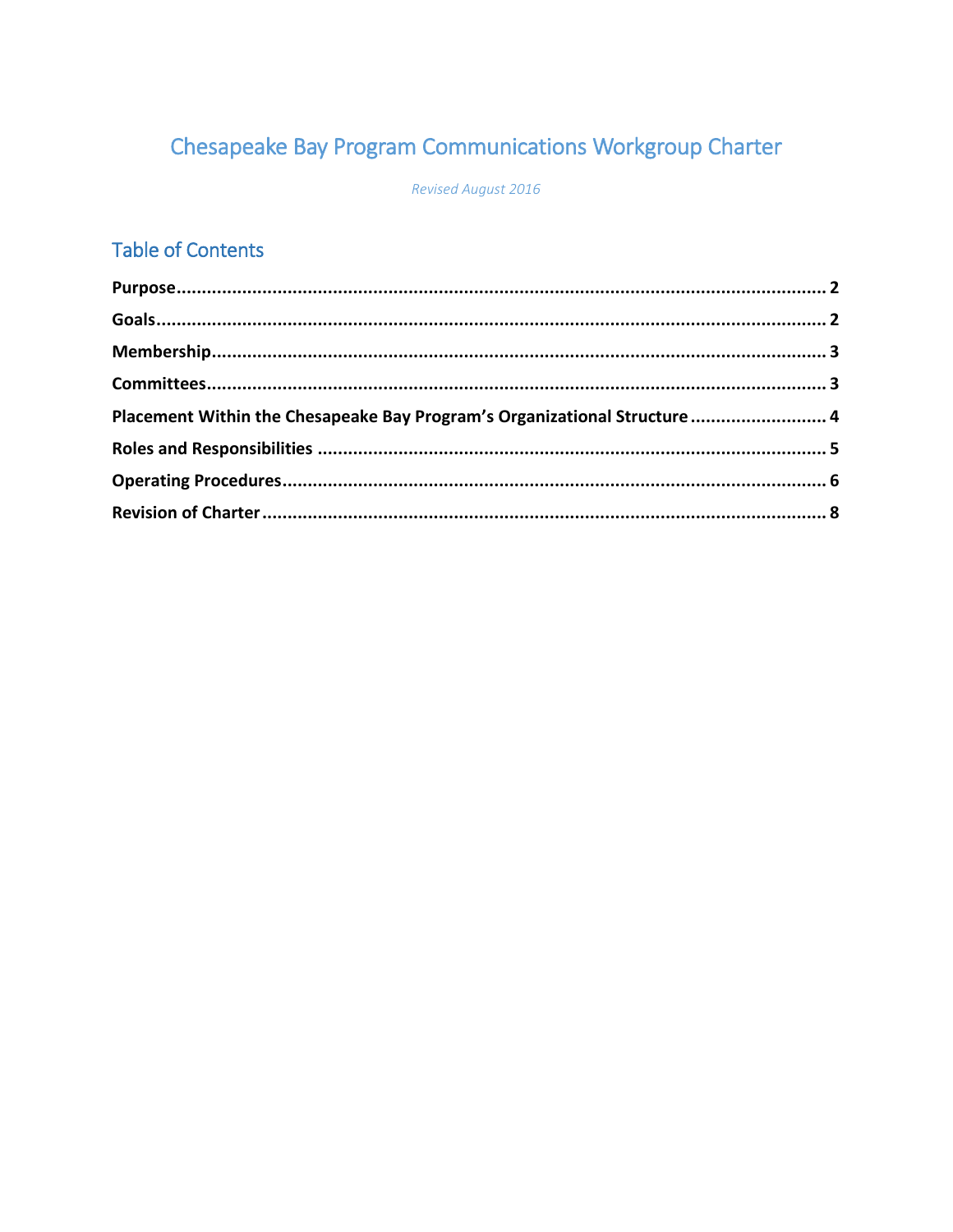### Purpose

The Communications Workgroup **fosters cross-jurisdictional communication** among Chesapeake Bay Program partners by providing a collaborative forum to discuss communications issues, meet communications needs and conduct public relations with the media, the public and other critical audiences.

The Communications Workgroup **provides expert advice and recommendations** when asked to address the communications needs of Chesapeake Bay Program groups (including the Chesapeake Executive Council, Principals' Staff Committee or Management Board; Advisory Committees; Goal Implementation Teams; workgroups, committees and subcommittees; and Chesapeake Bay Program leadership).

The Communications Workgroup **provides professional guidance to the Chesapeake Bay Program's Communications Office** in support of its mission to support and communicate the policy, science and data of the Chesapeake Bay Program through media outreach, web- and print-based products, high-quality multimedia, an established and consistent brand, targeted messaging, and collaboration and engagement with stakeholders around the watershed.

### **Goals**

- o Help set annual priorities for the Chesapeake Bay Program's Communications Office.
- o Provide expert advice and recommendations when asked to address the communications needs of Chesapeake Bay Program groups (e.g., the Management Board, Advisory Committees or Goal Implementation Teams).
- o Foster cross-jurisdictional communication among Chesapeake Bay Program partners by providing a collaborative forum to discuss communications issues, share ideas and resources, and meet communications needs.
- o Promote current communications best practices to foster professional development and growth among members.

*The Communications Workgroup will revisit and revise these goals and objectives as needed.*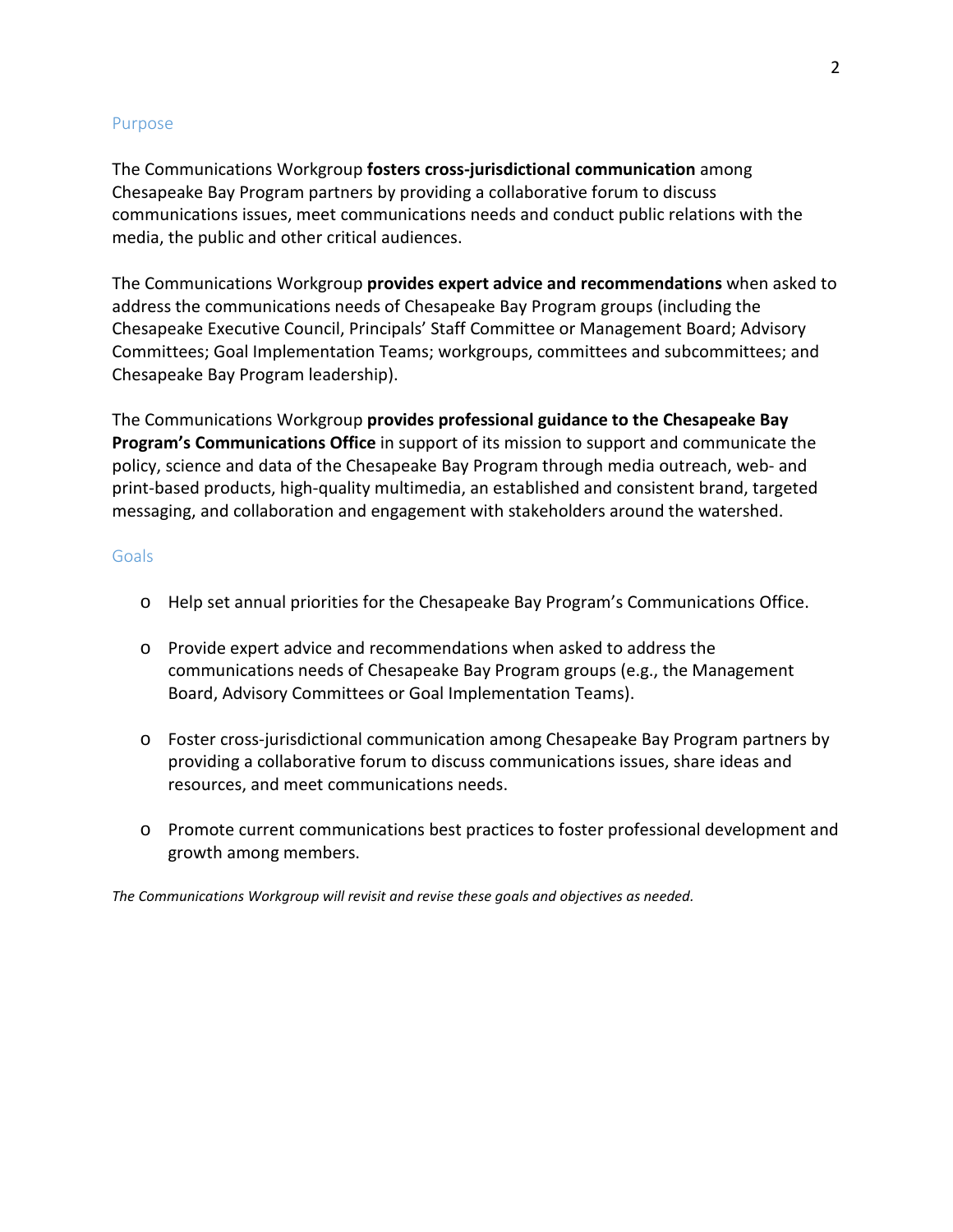#### Membership

The Communications Workgroup is comprised of communications and public relations professionals from the seven Chesapeake Bay watershed jurisdictions, the Chesapeake Bay Commission and the U.S. Environmental Protection Agency. It also includes representatives from the Chesapeake Bay Program's three advisory committees, as well as select members of the Chesapeake Bay Program's Creative Team. It may also include similar professionals from other federal and state agencies (e.g., the National Oceanic and Atmospheric Administration, the National Park Service or the U.S. Department of Agriculture), academic institutions (e.g., Maryland Sea Grant or the University of Maryland Center for Environmental Science) and nonprofit or nongovernmental organizations (e.g., Chesapeake Bay Foundation).

Chesapeake Bay Program Goal Implementation Teams (GITs) will be represented through GIT Liaisons, who are involved with and aware of the work of the GIT they represent. GIT Liaisons provide monthly updates to the Communications Workgroup on their GIT's priorities, projects and communications needs.

#### **Committees**

The Communications Workgroup may establish ad hoc or standing committees or teams to address specific issues. These teams report directly to the group.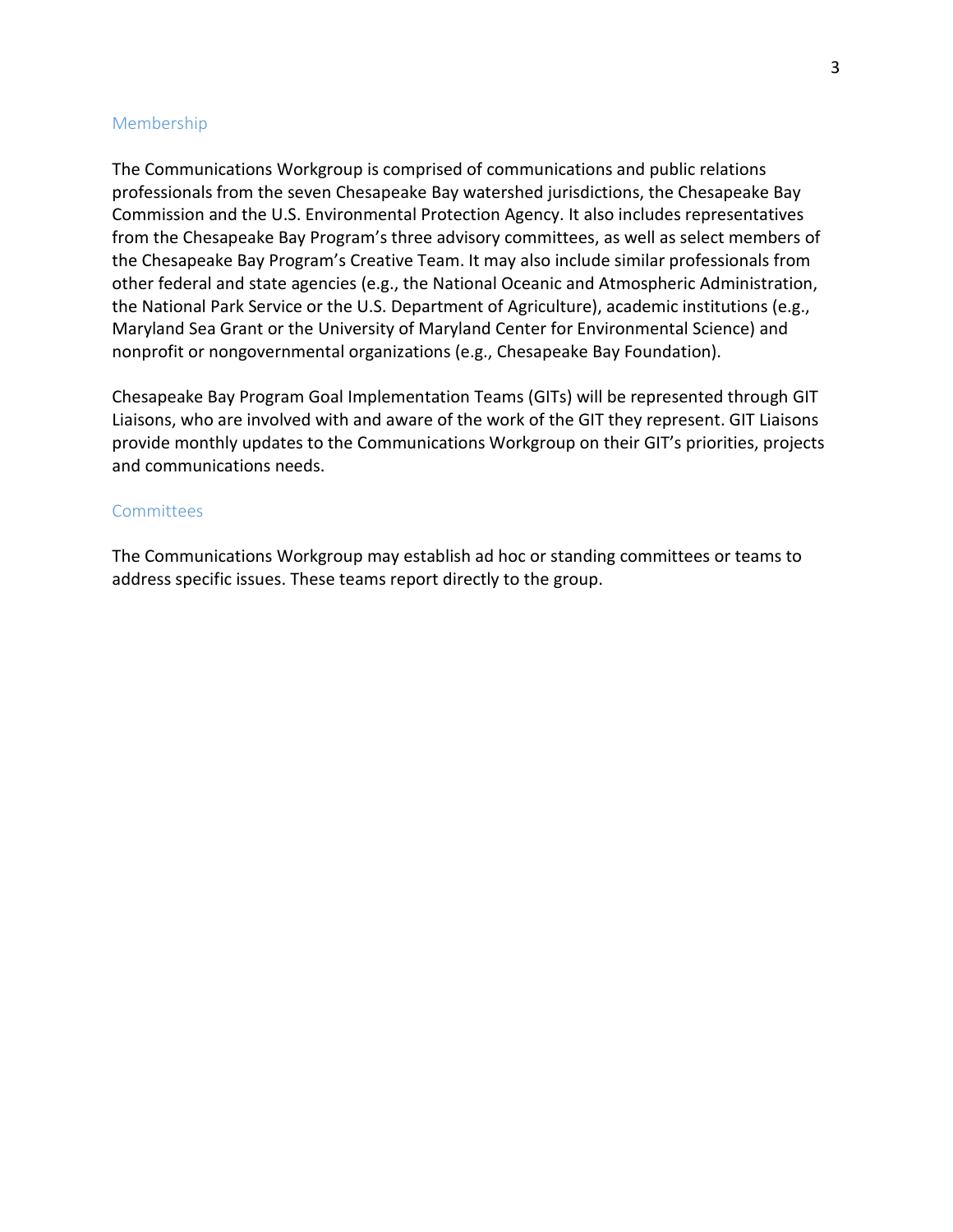Placement Within the Chesapeake Bay Program's Organizational Structure *Approved by Management Board July 2010* 

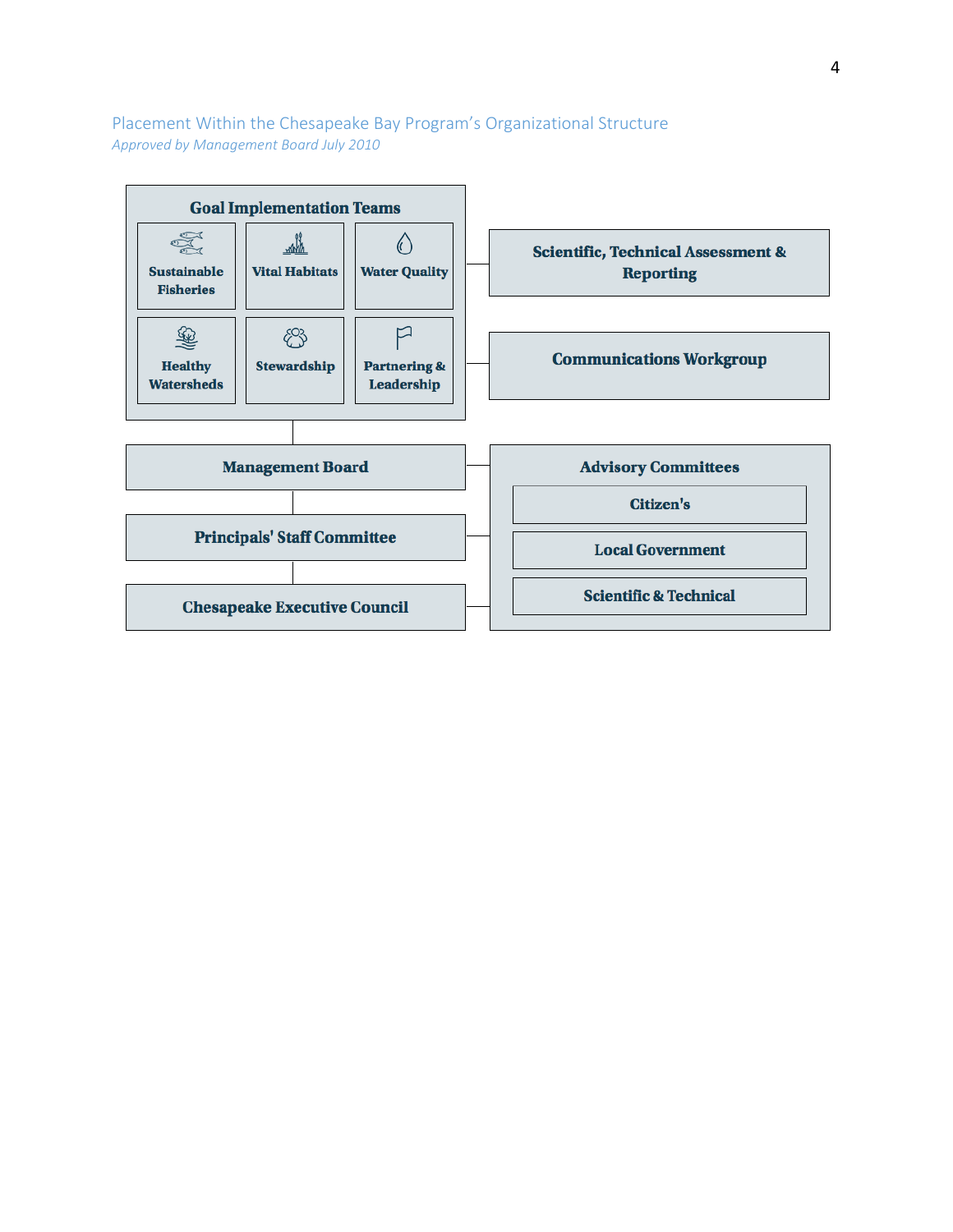### Roles and Responsibilities

| <b>Position</b>     | <b>Description</b>                                                                                                                                                                                                                                                                                                                                                                                                                      |
|---------------------|-----------------------------------------------------------------------------------------------------------------------------------------------------------------------------------------------------------------------------------------------------------------------------------------------------------------------------------------------------------------------------------------------------------------------------------------|
| Chair               | The Chair is responsible for managing the overall strategies and performance<br>of the workgroup. These responsibilities include setting priorities; facilitating<br>meetings; representing the workgroup in various forums (e.g., Management<br>Board meetings); and monitoring and adjusting the workgroup's performance<br>as needed.<br>The Chair serves a two-year term unless circumstances require an extension.                 |
|                     |                                                                                                                                                                                                                                                                                                                                                                                                                                         |
| Vice Chair          | The Vice Chair provides direct support to the Chair and serves as Chair in his or<br>her absence.                                                                                                                                                                                                                                                                                                                                       |
|                     | The Vice Chair moves into the Chair's position at the end of the Chair's term<br>unless the workgroup decides otherwise.                                                                                                                                                                                                                                                                                                                |
| Coordinator         | The Coordinator provides direct support to the Chair and Vice Chair with<br>regard to meeting facilitation; performance monitoring; coordination among<br>and communication with Advisory Committees and Goal Implementation<br>Teams (GITs); and other duties as necessary.                                                                                                                                                            |
|                     | The Coordinator also provides supervision and guidance to the Staffer, and<br>attends bimonthly meetings that bring Chesapeake Bay Program Coordinators<br>and Staffers together.                                                                                                                                                                                                                                                       |
| Staffer             | The Staffer provides direct support to the Chair, Vice Chair and Coordinator<br>with regard to organizing meetings; drafting and distributing meeting minutes;<br>communicating with members and keeping member records up to date; and<br>other administrative duties as assigned.                                                                                                                                                     |
| <b>GIT Liaisons</b> | GIT Liaisons represent the Goal Implementation Teams with which they are<br>involved. GIT Liaisons are responsible for providing monthly updates on their<br>GIT's priorities, projects and communications needs.                                                                                                                                                                                                                       |
| <b>Members</b>      | Members actively participate in monthly meetings by providing updates from<br>their own agency, organization or jurisdiction and offering constructive ideas,<br>input and feedback where requested. Members are responsible for using their<br>subject matter expertise to advance the effectiveness of the group and their<br>authority within their agency, organization or jurisdiction to expand the reach<br>of the group's work. |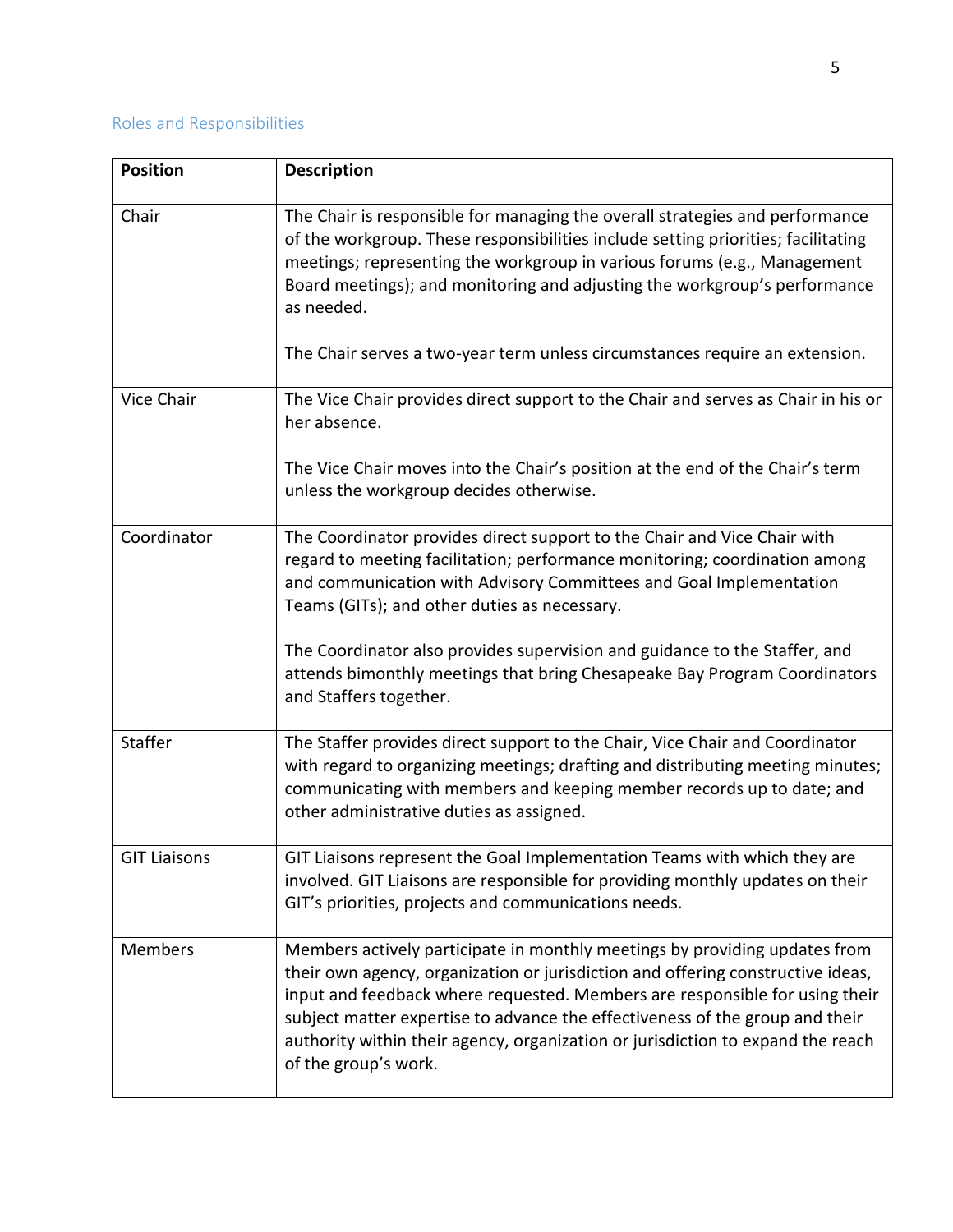### Operating Procedures

- o The Communications Workgroup will meet each month to provide updates on relevant news, issues and information related to member agencies, organizations and jurisdictions.
- o Twice each year, the Communications Workgroup will help set priorities for the Chesapeake Bay Program's Communications Office and contribute ideas to the Creative Team's editorial calendar.
- o Twice each year, the Communication Workgroup will meet in-person to engage in professional development opportunities and strengthen relationships among members.
- o As needed, the Communications Workgroup will provide input on Chesapeake Bay Program publications and outreach efforts, especially as it relates to strategic planning, product creation and editorial revision. The Communications Workgroup will review Chesapeake Bay Program media materials in advance of their release.
- o As requested, the Communications Workgroup will provide input on partner publications and outreach efforts.
- o The Communications Workgroup will share resources among members, including subject matter experts, media contacts and print and digital resources.
- o The Communications Workgroup will invite presentations or request further information from scientific or other experts on leading issues where appropriate.

### *Meetings*

- o The Chair, Vice Chair and Coordinator will set the agenda for each meeting based on input from workgroup members. The Staffer will circulate an agenda and supporting documents before each meeting, and record and circulate meeting minutes for comment within 15 days of each meeting
- o The Chair will run the meeting and is responsible for sticking to the schedule; guiding the discussion; tabling those discussions that are not the agenda; and clearly communicating which items are for decision, discussion or information.
- o The Chair will promote processes and procedures that encourage all workgroup members to express their opinions and ideas.
- o The workgroup will conduct periodic evaluations to make sure its meetings are productive and make good use of participants' time.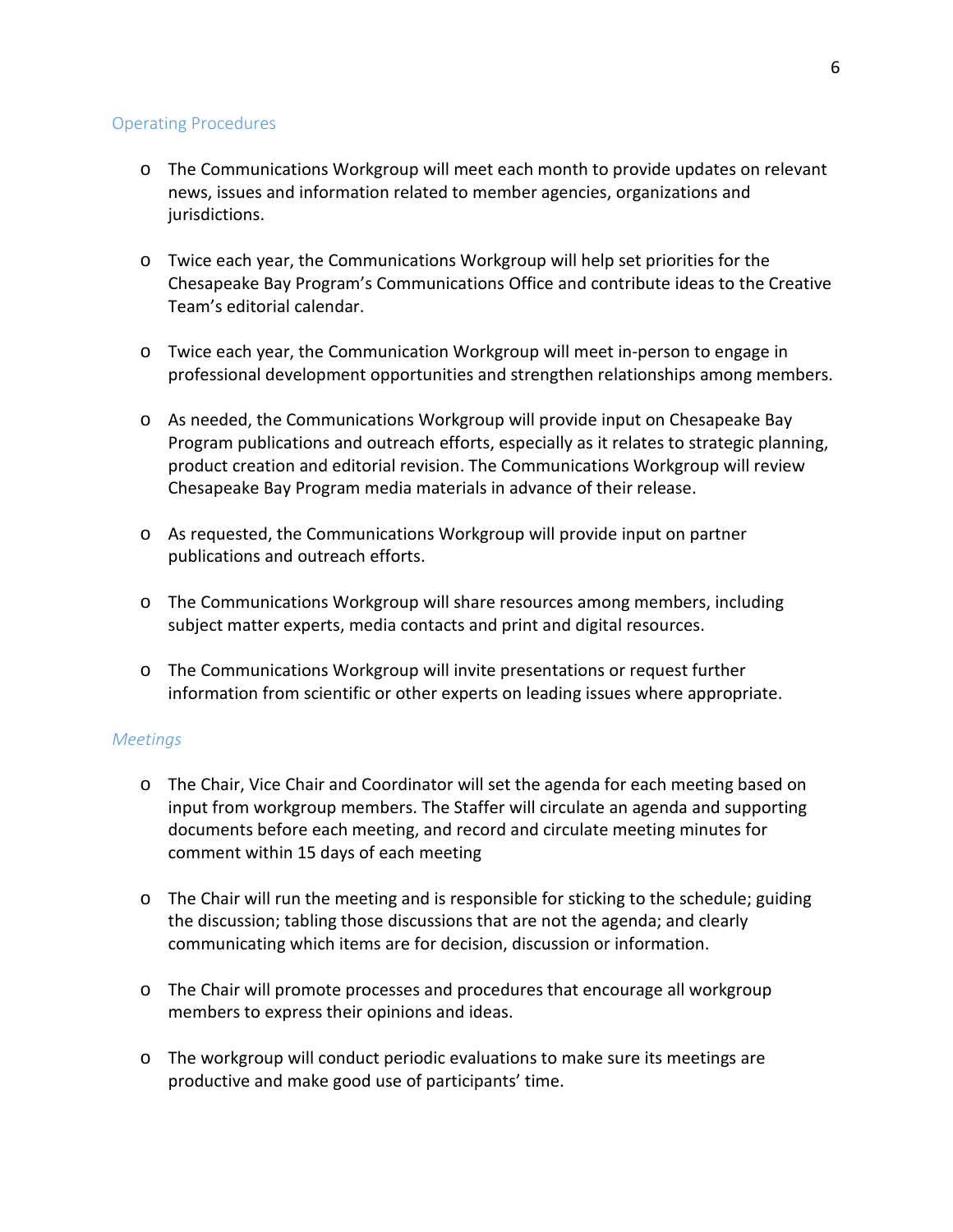### *Decision-Making:*

The Communications Workgroup will operate under a consensus-based decision-making process. A consensus-based decision-making process is a group decision-making process that seeks the agreement of most participants and the resolution or mitigation of minority objections. This decision-making process will aim to be:

- o Inclusive of as many members as possible.
- o Participatory (actively soliciting the input and participation of all).
- o Cooperative (striving to reach the best decision for the group rather than the majority).
- o Egalitarian (with all afforded, as much as possible, equal input into the process).
- o Solution-oriented (emphasizing common agreement over differences and reaching effective decisions using compromise to resolve mutually exclusive positions).

### *Members Agree to:*

- o Use their positions and expertise to positively influence actions within their organization, agency or jurisdiction that directly or indirectly affect the Chesapeake Bay Program.
- o Engage with the Chesapeake Executive Council, Principals' Staff Committee and Management Board as requested or as necessary on important decisions throughout the year.
- o Join Chesapeake Network and use the Communications Workgroup Group Page to receive updates from and communicate with members.